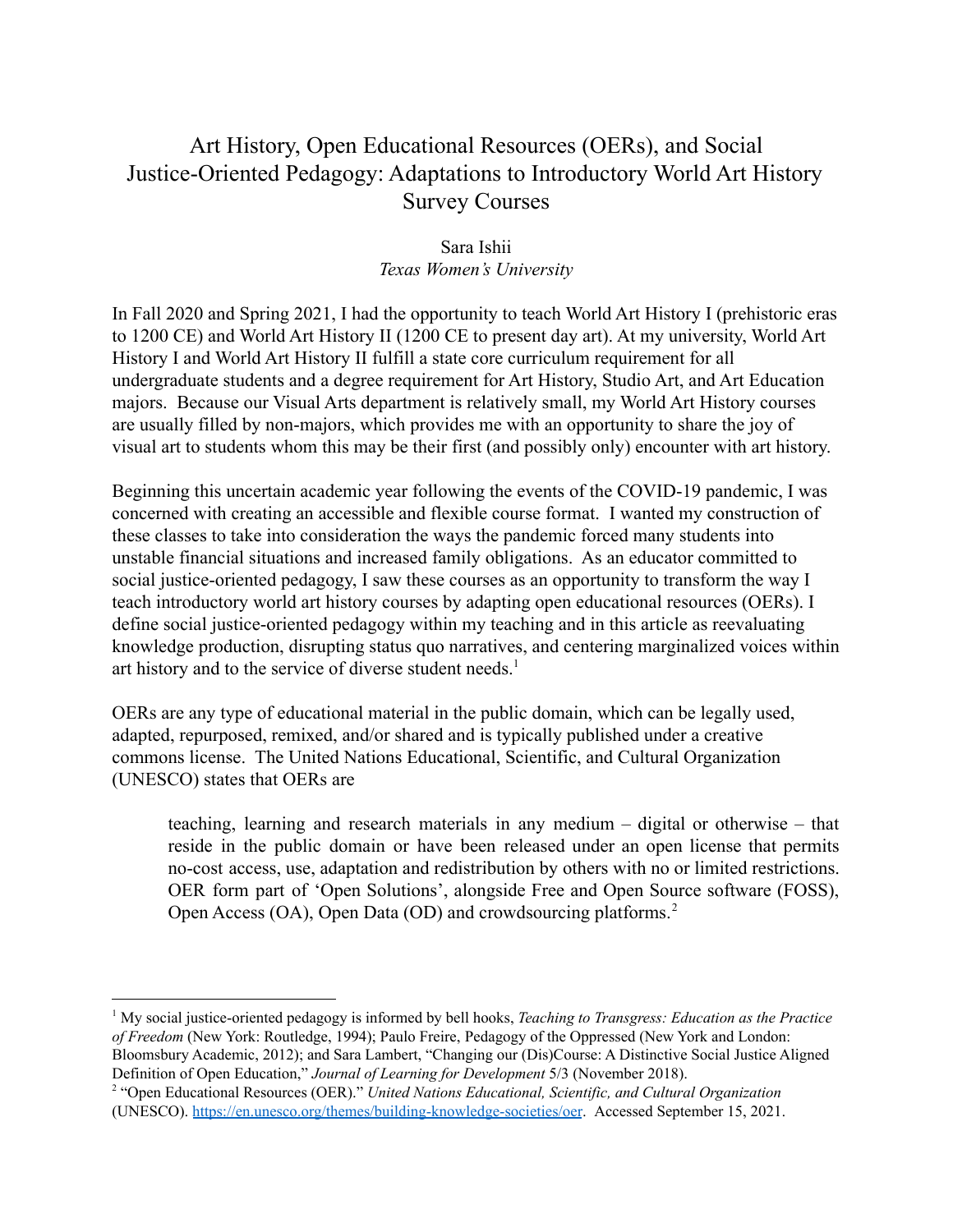Expanding on the ways in which individuals can work with OER material, David Wiley articulates the "5R activities" of open access or open educational resource permissions, which include:

- 1. Retain make, own, and control a copy of the resource (e.g., download and keep your own copy)
- 2. Revise edit, adapt, and modify your copy of the resource (e.g., translate into another language)
- 3. Remix combine your original or revised copy of the resource with other existing material to create something new (e.g., make a mashup)
- 4. Reuse use your original, revised, or remixed copy of the resource publicly (e.g., on a website, in a presentation, in a class)
- 5. Redistribute share copies of your original, revised, or remixed copy of the resource with others (e.g., post a copy online or give one to a friend)<sup>3</sup>

Given the wide scope of resources (both digital and nondigital) and the ability to tailor material to best suit the needs of one's course, OERs offer instructors many possibilities in meeting both student and pedagogical needs.

Adopting OERs in a university course has several practical benefits. For instance, the adoption of open access materials comes at no cost to students. Student often have limited financial resources to put towards costly textbooks, many of which are not used beyond the course (or sometime even in the course), and those who take alternative approaches to obtaining the material (e.g., via the library reserve or photographing/scanning a peer's text) use up valuable  $time<sup>4</sup>$ . In addition, OERs offer the convenience for instructors to view, sample, and select materials without waiting for publishers' desk copies. However, there are also a number of social justice benefits. OERs have the potential to assist instructors in facilitating a social justice curriculum. The accessibility of OERs and other creative commons resources (e.g., images and videos) that can enrich course materials enables instructors to (re)present marginalized voices. Marco Seiferle-Valencia comments that "[f]or those with privileged identities, OER can present an opportunity to center a story other than a familiar standard narrative. For those who have been omitted, OER can present an exciting opportunity to co-construct new historical narratives and curricula that better reflect ourselves and others with marginalized identities."<sup>5</sup> Indeed, OERs can assist in the important project of reshaping introductory art history survey courses that disrupt the dominance of the white, male Western art history canon.

At my university, I have the joy of teaching an undergraduate student body that is racially and ethnically diverse— 30% Latino/Hispanic, approximately 20% Black/African American, and 9% Asian/ Pacific Islander students—and composed of nearly 90% female students. These

<sup>3</sup> David Wiley. "Defining the "Open" in Open Content and Open Educational Resources." *opencontent.org.* [https://opencontent.org/definition/.](https://opencontent.org/definition/) Accessed September 15, 2021.

<sup>4</sup> Maura Smale. ""To Be Honest I'm Not Sure If We Have a Textbook": Undergraduate Access to Course Reading." *The Purpose of Education* (2019). [https://hybridpedagogy.org/textbook-access/.](https://hybridpedagogy.org/textbook-access/) Accessed September 15, 2021.

<sup>&</sup>lt;sup>5</sup> Marco Seiferle-Valencia, "It's Not (Just) About the Cost: Academic Libraries and Intentionally Engaged OER for Social Justice,*" Library Trends* 69/2 (January 2020), 482.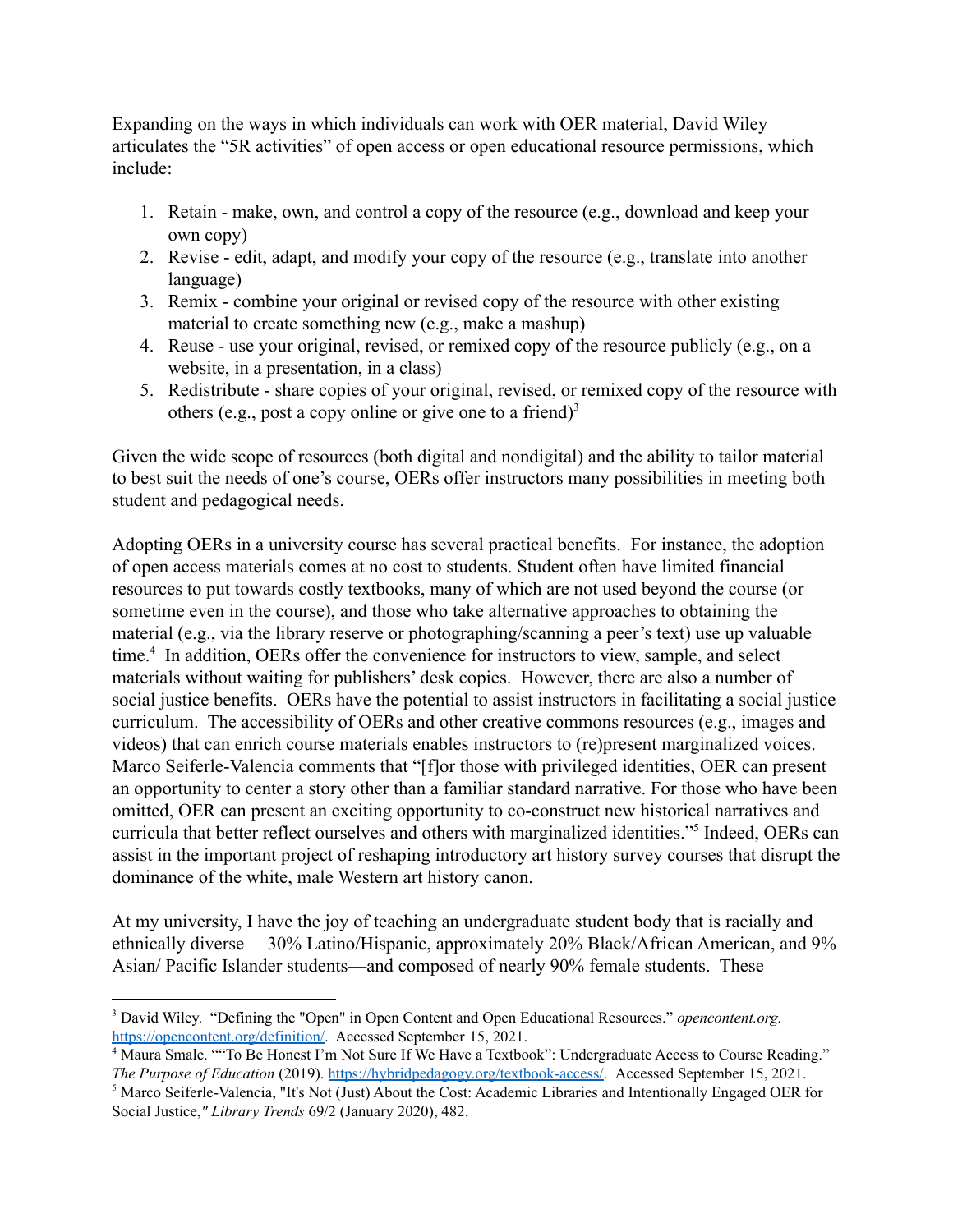demographics grant me the opportunity to connect with a range of students who each bring unique experiences and backgrounds into the classroom. My introductory art history survey courses are especially diverse because, as a course that fulfills an aspect of the undergraduate core curriculum, I have students from across multiple disciplines and university classifications. To enact a social justice-oriented pedagogy, I am especially concerned with developing curriculum that facilitates students' connection between themselves and the course material in ways that foster thoughtful and engaged learning. Such a goal is important given that many of the students at my university are first-generation college students. As Richie Neil Hao notes, instructors of first-generation students can benefit from a self-reflexive pedagogical approach that examines how they can enhance students' experiences in the classroom. <sup>6</sup>

Reflecting on my pedagogical practices, I reviewed art history survey textbooks offered by major academic publishers but was disappointed at the misalignment between my multicultural classroom and the material. A commercial survey textbook of art history typically examines Western art chronologically in a grand timeline starting from Prehistoric time and continuing through to contemporary art. In comparison, global art is confined into discreet chapters towards the end of the text; each chapter consists of a grouping of countries (e.g., China and Korea) or an entire continent (e.g., Africa and Oceania) with its own isolated timeline.<sup>7</sup> I am not alone nor the first to make such observations. In 1995 Joanne Sowell made similar commentary, stating "I have not been comfortable with the approach taken by most introductory texts, simply adding a few token chapters on global art into a format based on the stylistic development of Western art." Two years later, Robert Nelson made similar observations of the *History of Art: A Survey of the* <sup>8</sup> *Major Visual Artist from the Dawn of History to the Present Day* by Horst Waldemar Janson and Dora Jane Jansen noting that "the scope is far from global."<sup>9</sup> If similar issues still persist today, this poses a problem for a social justice-oriented pedagogy.<sup>10</sup> As bell hooks states, "Despite the contemporary focus on multiculturalism in our society, particularly in education, there's not nearly enough practical discussion of ways classroom settings can be transformed so that the learning experience is inclusive."<sup>11</sup> Indeed, one such area needing improvement are the texts we assign.

I want my students to be engaged in the course, which includes finding sites of connection. These entry points may involve a student locating their cultural heritage in the course materials. However, when a student of color finds their culture's art isolated from the Western art history canon and presented as an afterthought, the social injustice and marginalization they experience in their personal lives becomes reified in the classroom. hooks notes that " [i]f the effort to

<sup>6</sup> Richie Neil Hao, "Critical Compassionate Pedagogy and the Teacher's Role in First-generation Student Success," *New Directions for Teaching and Learning* 2011/127 (September 2011), 95.

<sup>&</sup>lt;sup>7</sup> I use the term "global art" throughout the text to indicate art produced by Indigenous and Global South cultures and chose not to use the term "non-Western art" to avoid recentering Western dominance.

<sup>8</sup> Joanne Sowell, "A Cross-Cultural Approach," *Art Journal* 54/3 (Autumn 1995), 72.

<sup>9</sup> Robert Nelson, "The Map of Art History," *Art Bulletin* 79/1 (March 1997), 35.

<sup>10</sup> Youngna Kim, "WHITHER ART HISTORY? Korea's Search for a Place in Global Art History." *Art Bulletin* 98/1 (March 2016): 7-13. Youngna Kim notes twenty years later that "translated into more than fifteen languages, Janson 's exhaustive text has served as the foundation for countless syllabi in introductory art history classes around the world."

 $11$  hooks, 35.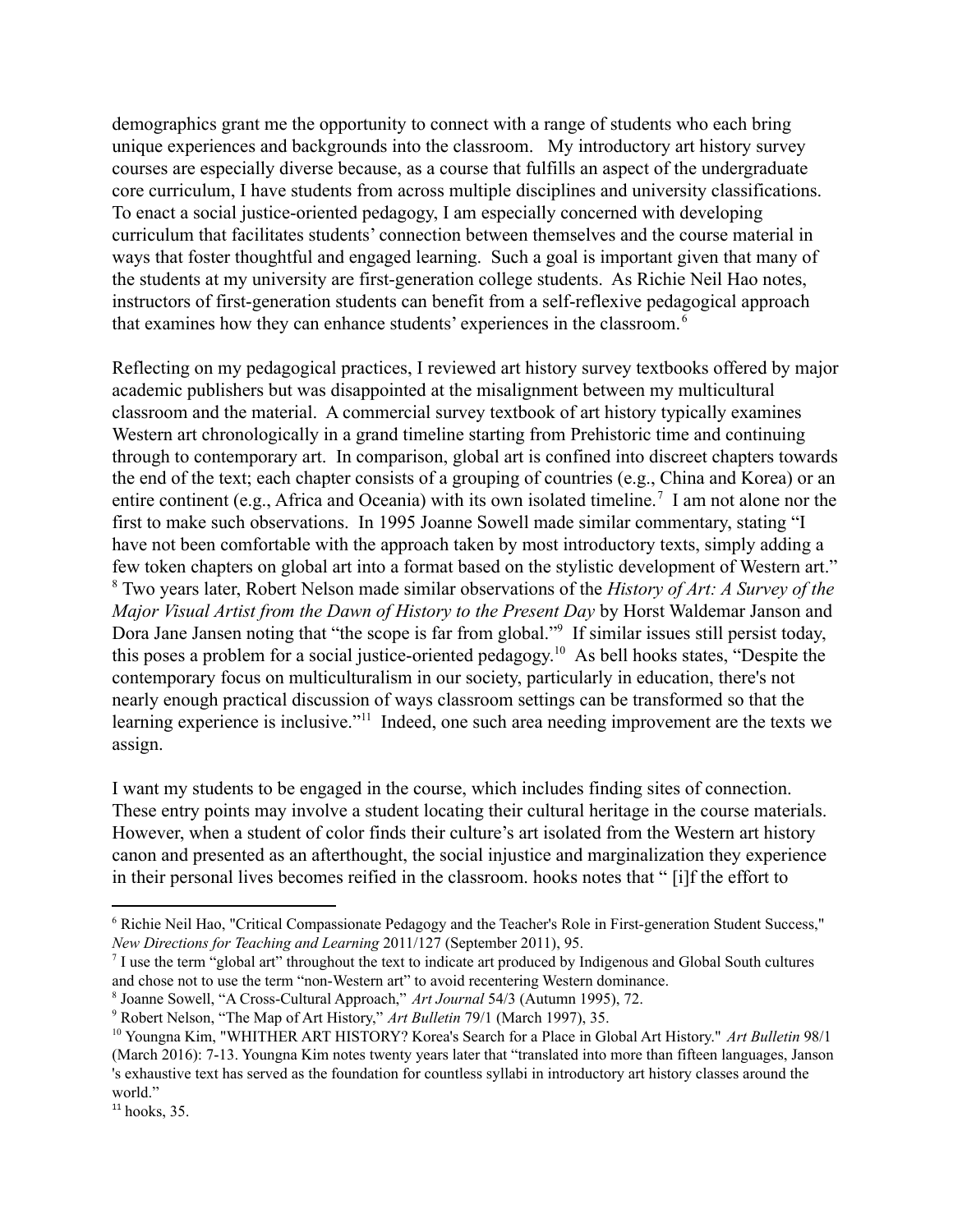respect and honor the social reality and experiences of groups in this society who are nonwhite is to be reflected in a pedagogical process, then as teacher—on all levels, from elementary to university setting—we must acknowledge that our styles of teaching may need to change"<sup>12</sup> Indeed, my reliance on a textbook to fully encompass the work I needed to do in the classroom and best serve my students needed to shift.

In art history courses, instructors need to think about which art is privileged, whose art is marginalized, and the broader message sent to students regarding which people are valued. In "White Academia: Do Better. Higher education has a problem. It's called White supremacy," Jasmine Roberts calls instructors to think carefully about their pedagogical approaches and curriculum. She notes that "Your Black students and other students of color need to actually see themselves reflected in class content. This leads to more engaging learning. It also helps broaden the education of your White students."<sup>13</sup> Instructors wanting to adopt a social justice-oriented pedagogy should then carefully consider the texts they adopt for their courses. However, Roberts argues that white instructors need to "[s]top blaming textbooks or other content factors for your failure to implement culturally-relevant/responsive and inclusive pedagogy<sup> $n_{14}$ </sup> In other words, instructors cannot rely on textbooks to be social justice-oriented and should find alternative ways to create diversified curriculum.

Art history has undergone recent reflections on the state of the field, particularly directed at the content and delivery of introductory survey courses. Claudia Mattos notes that increased interest in re-evaluating the discipline and associated canon began to emerge in the 1970s as interdisciplinary fields, such as women and gender studies, postcolonial studies, semiotics, and psychoanalysis, prompted art historians to consider the ways gender, race, colonization, psychology, and language has impacted or been ignored in art history.<sup>15</sup> Recent re-evaluations have been fueled by various motivations, such as preventing the feared death of the discipline.<sup>16</sup> infusing a social justice perspective,  $\frac{17}{2}$  and/or better serving a diverse student population. <sup>18</sup> Initiatives to transform art history courses are imperative given Nelson's observations that "[a]s a discipline, art history acquired and has been accorded the ability and power to control and judge its borders, to admit or reject people and objects, and to teach and thus transmit values to others. If these structures are seldom noticed, much less studied, they are always present."<sup>19</sup> In other words, if introductory art history courses and textbooks maintain the status quo, the Western

 $12$  Ibid.

<sup>&</sup>lt;sup>14</sup> Ibid. <sup>13</sup> Jasmine Roberts, "White Academia: Do Better. Higher education has a problem. It's called White supremacy." *Medium*. <https://medium.com/the-faculty/white-academia-do-better-fa96cede1fc5>. Accessed May 25, 2021.

<sup>15</sup> Claudia Mattos, "Geography, Art Theory, and New Perspectives for an Inclusive Art History," *Art Bulletin* 96/3 (October 2014), 263.

 $16$  Ibid.

<sup>17</sup> Please see Linnea Dietrich and Diane Smith-Hurd, "Feminist Approaches to the Survey," *Art Journal* 54/3 (Autumn 1995), 44 and Jordana Moore Saggese, "Introduction: Diversity And Difference," *Art Journal* 75/1 (Spring 2016), 70-74.

 $19$  Nelson, 28. <sup>18</sup> Please see Bradford R. Collins, "Rethinking the Introductory Art History Survey," *Art Journal* 54/3 (Autumn 1995), 23 and Shao Yiyang, "Wither Art History? Wither Art History?," *Art Bulletin* 98/2 (June 2016), 147-50.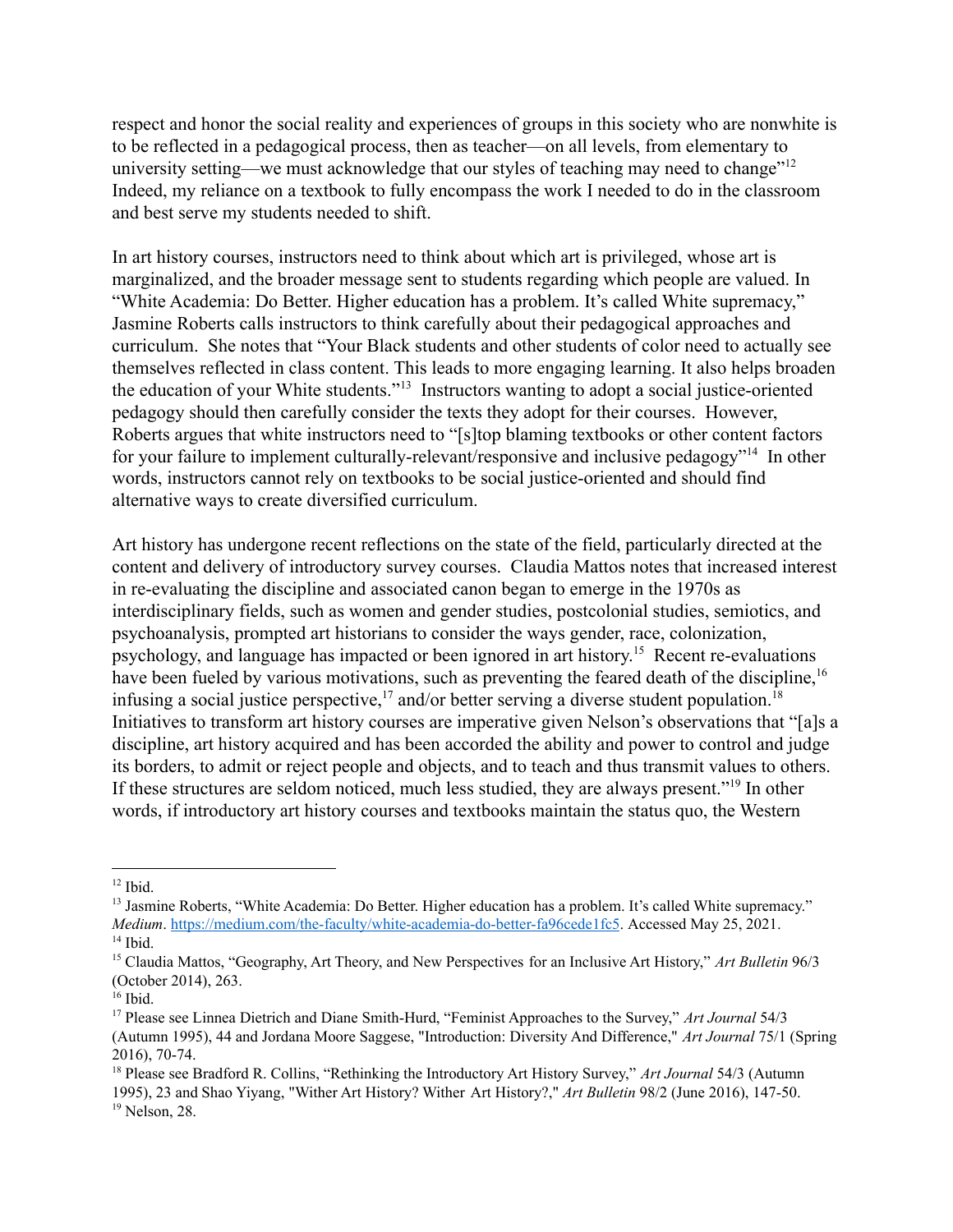focused narrative of art production that privileges white, male, upper to middle class artists is left unchecked and fails to affirm artwork by global artists, women artists, and artists of color.<sup>20</sup>

# Adapting Open Access Textbook: *Boundless Art History*

By adapting OERs, instructors of art history survey courses may have the opportunity to disrupt status quo narratives that overrepresent white Western male artists. Such a move is important since, as Mark Miller Graham notes, "[t]he text as intervention will always be overwhelmed by the text as commodity. Today's texts may actually lag farther behind the parent discipline than did those of twenty years ago."<sup> $21$ </sup> Therefore adopting OERs may provide more opportunities for curriculum change than what is offered in a commercial textbook. The question arises, how then can introductory art history survey courses be taught that recognizes global contributions to art history? Like Shao Yiyang, I feel "the best way to move forward is to find the purpose of art history, which is vital for establishing mutual understanding among all cultures, instead of marginalizing any culture or discourse." $^{22}$  Indeed, one purpose of art history can be to recognize the interconnectivity of artmaking across culture that acknowledges the commonalities and differences between culture, time, and place that does not exist in a hierarchical arrangement built on white supremacy, xenophobia, colonialism, and sexism.

To move away from monolithic narratives of world art history that privileges white Western art, I adapted the open access textbook *Boundless Art History* by Lumen Learning.<sup>23</sup> The materials contained in *Boundless Art History* covers the course content for both my World Art History I and World Art History II courses (i.e., "Prehistoric Art" through "Global Art Since 1950 CE"); therefore, I was able to adapt the OER for both courses. The textbook's table of contents is arranged by chapters on different time periods/styles and geographical locations (e.g., "Art of the Ancient Near East" and "Romanesque Art") each of which have several subheadings with a link to a reading on the subject. *Boundless Art History* also offers quiz files and slide lectures for each chapter. While I was drawn to *Boundless Art History* for its accessibility and navigability, and chose this OER over other resources, I was disappointed at the arrangement of the material, which echoes the formatting of commercial textbooks.<sup>24</sup> While the textbook's chapter distribution is more balanced between Western and global art, the division between these two groups is maintained through chapters dedicated to a particular culture.

Isolating Western and global art sets up a narrative of isolation and insurmountable difference. In addition, when Western art is spread out through multiple chapters, students are introduced to

<sup>&</sup>lt;sup>20</sup> Beyond the scope of introductory art history courses, scholarship elsewhere in the field have also made social justice contributions. For example, several CFPs for the 2022 College Arts Association National Conference look at the contributions of marginalized perspectives inclusive of artists-of-color, artists with disabilities, Indigenous artists, queer artists, and other socially engaged art.

<sup>21</sup> Mark Miller Graham, "The Future of Art History and the Undoing of the Survey," *Art Journal* 54/3 (Autumn, 1995), 32.

<sup>22</sup> Yiyang, 147-50.

<sup>23</sup> Lumen Learning, *Boundless Art History* [https://courses.lumenlearning.com/boundless-arthistory/.](https://courses.lumenlearning.com/boundless-arthistory/) Accessed May 25, 2021.

<sup>&</sup>lt;sup>24</sup> I found that other resources from Khan Academy and Smarthistory listed on the OER Commons webpage (oercommons.org) were more specialized (e.g., focused on a particular region's or time period's art rather that a global survey) and would be more useful for future additions to the material I found in *Boundless Art History*.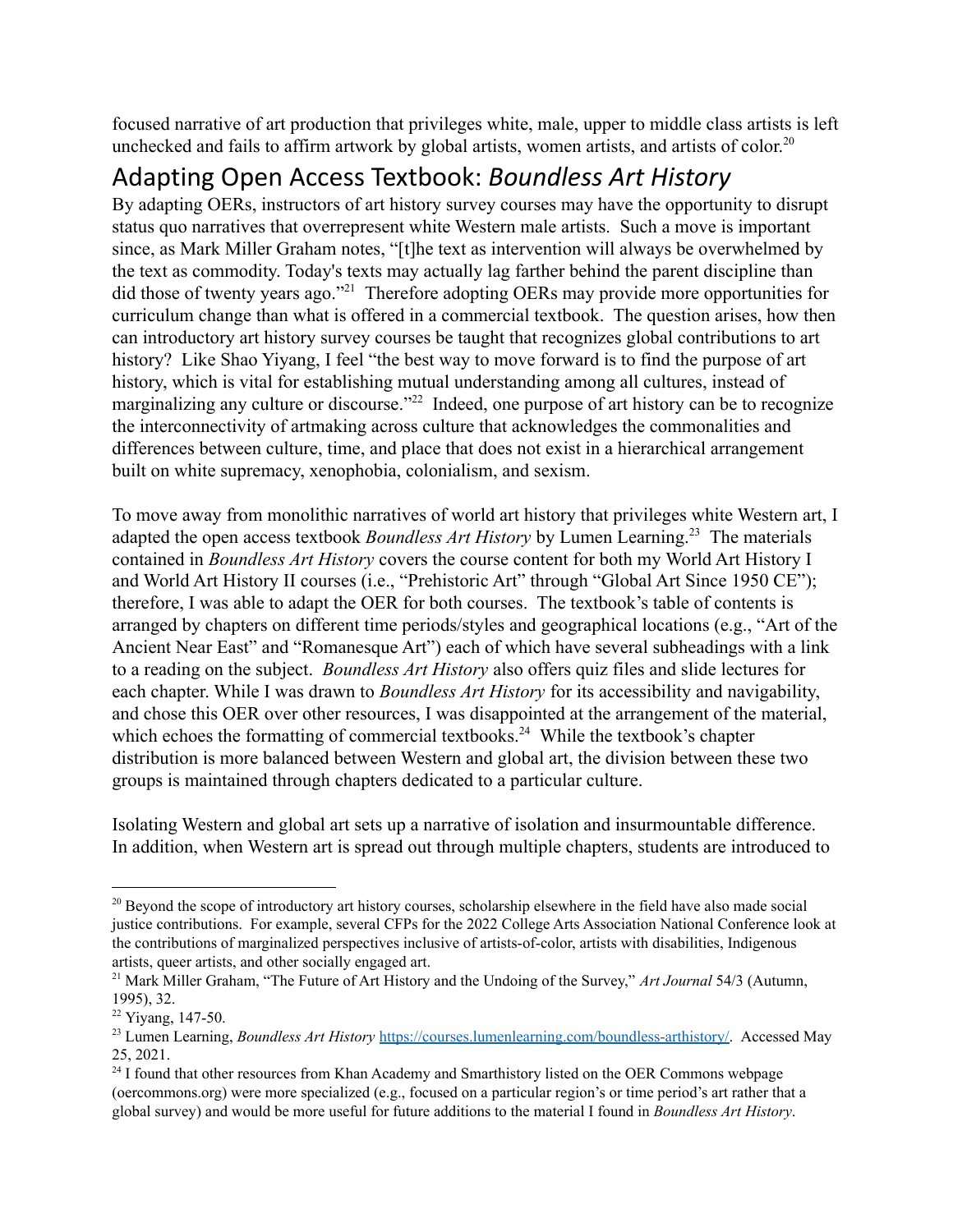a false narrative that Western art is greater than global art (i.e., there are more chapters on Western art so it must be more important). Students may also find it difficult to conceptualize art development on a global scale when they are presented with different timelines for each region. Because I want students to identify interconnections between art of different cultures, I adapted the chronological method to present Western and global art together in a combined timeline. To accomplish this task, I separated the textbook material into timeframe units; I have twelve units in World Art History I and ten units in World Art History II, twenty-two units in total covering Prehistoric art to present day contemporary art. For each unit, I transferred material from *Boundless Art History* to individual region's chapters. As a result, each of my unit's readings represents multiple regions and cultures and students develop a better sense of art's chronological development on a global scale.

In drawing from *Boundless Art History* open access materials, I created a reading and slide lecture for each timeframe unit, which was made available to students on our Canvas course.<sup>25</sup> I intended the reading to contain the bulk of the information that is supported by a few artworks, while the PowerPoint slide lectures reiterate the key ideas from the text and introduce additional images. Because *Boundless Art History* holds a great amount of content, many of the timeframe's readings were quite lengthy, 20 pages or more. I maintained the composition of the material I took from each individual *Boundless Art History* chapter but did not place the text from the different regions in a particular order for the new reading. Each of the *Boundless Art History* chapters has one or more sections with learning objectives and key takeaways (composed of key points and key terms). Instead of applying this information to my adapted readings, I used some of the text in the PowerPoint slide lectures. The downloadable *Boundless Art History* PowerPoint slide lectures feature the images from the readings with brief captions as well as attribution slides at the end. In my adaptation of the PowerPoint slide lectures, I transferred over some of the key takeaways from the text to encapsulate the main ideas in the reading. To cut down on the readings' length and omit redundancy with the PowerPoint slide lectures, I omitted some images from the reading and featured these in the slide lecture. I also collected other images with a creative commons license to further develop the PowerPoint slide lectures.

To support the changes I made in the *Boundless Art History* material rearrangement, I completely diverged from the quiz and major exam assessment approach. Instead, I created discussion-based assignments that prompted students to locate key themes across cultures at given time periods and consider the commonalities and differences between regions' art. Assignments included discussion board posts in which students responded to major themes found in the week's reading, a social impact write-up that asked students to consider how social events and climates impacted a cultures artistic production, and a major project that asked students to select and compare work from different cultures that relate to a common theme. In switching my assessment approach to a discussion centered approach, I changed my student's learning outcomes to focus on developing critical thinking, communication, and analysis skills and give them the opportunity to select artwork and themes that most interested them.

<sup>25</sup> The open access resource titled "World Art History: Multicultural Connections" is published in the *OERTX Repository*: https://oertx.highered.texas.gov/courseware/lesson/1581.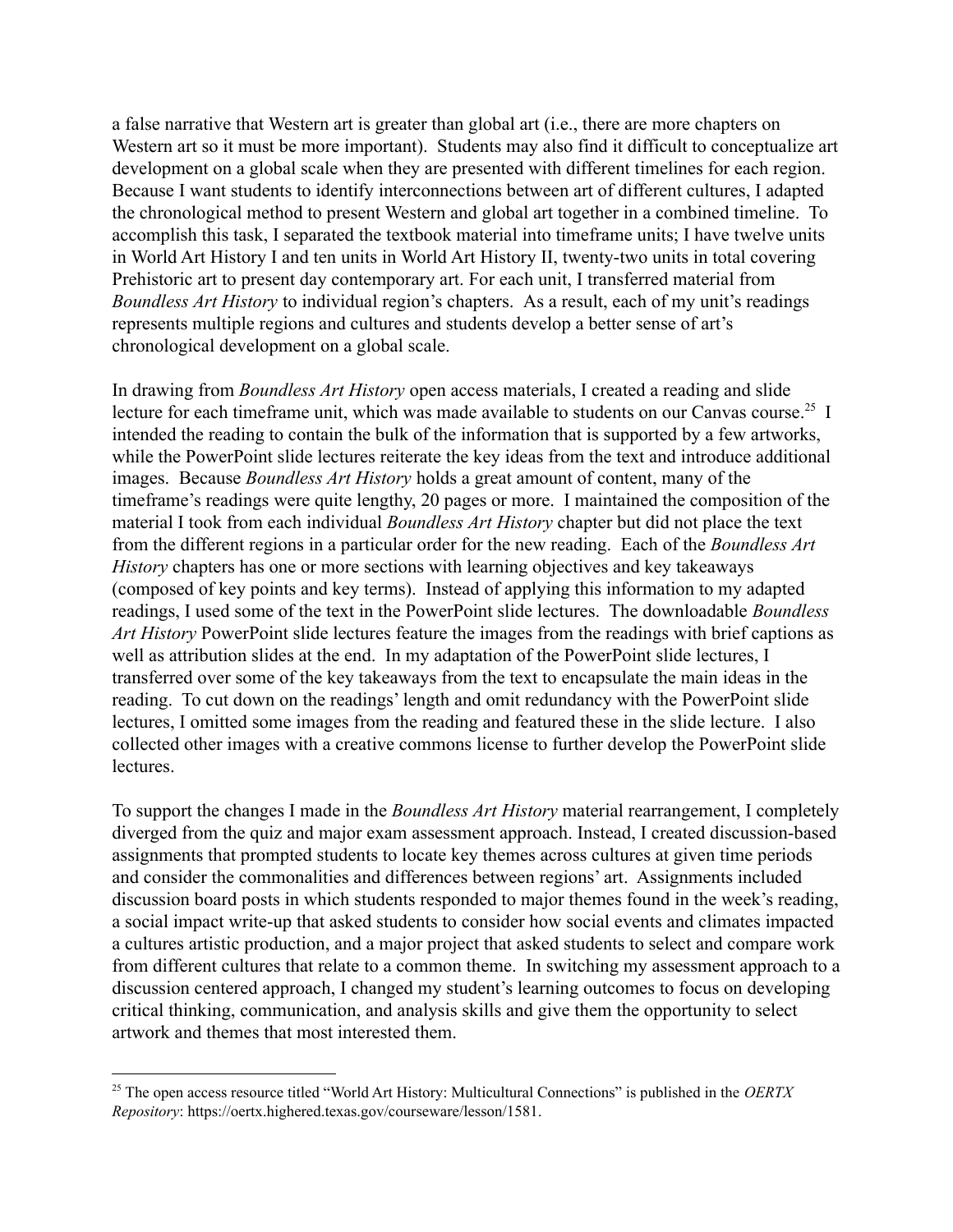My work follows in the footsteps of other scholars who seek to reinvent the normative art history survey narrative. In "The Future of Art History and the Undoing of the Survey," Mark Miller Graham examines major ideology structuring art history introductory courses and proposes ways of addressing their problematic dominant narrative. He suggests that if we let go of the traditional "story of art" that relies on chronology and Western narrative we can shift from a canonical emphasis to a thematic approach.<sup>26</sup> He argues,

Among the obvious themes that could be used to structure segments of a two- or three-course introduction are the art of early states, cities of the ancient world, art of the age of discovery, and individuality and tradition in the modern world. None of these themes is inherently Western (except for the age of discovery, where the inclusion of non-European civilization is implicit), and each is sufficiently broad to allow for a natural mainstreaming of the traditional Others of the survey"<sup>27</sup>

Although my adaptation of *Boundless Art History* materials maintains a chronology through time frame units, its arrangement features global and Western art as equal contributors to the development of art history and disrupts the narrative of Western art's superiority.

Instructors' efforts of "mainstreaming" marginalized art of Indigenous and Global South cultures should be done with mindfulness and intentionality. Merely sprinkling in a handful of examples of global art into units that predominantly feature Western art serves only to tokenize the art of the "Other" and further supports the narrative of Western art's greatness. As Chandra Mohanty notes, the "add and stir" method often taken by instructors aiming to include third world and women of color scholars is insufficient because Western viewpoints remain primary and unchallenged.<sup>28</sup> As such, I aim for my rearrangement of the *Boundless Art History* textbook to place global art on more equal footing with Western art.

However, it is important to note that I view my adaptation as an imperfect work in progress in which others may add to or take in different directions. For example, the timeframe unit readings might be revised to create a more fluid weaving of art developments across the world or arranged thematically within that slice of time. Others may also contribute to my adaptation by adding more open access content (e.g., artwork examples, timelines, and maps) and/or taking the existing content to an interactive platform. For those who desire to completely move away from a chronological format, *Boundless Art History* materials and my adaptation may be useful in developing an open access thematic course.<sup>29</sup> Inspiration may be taken from Gretchen Holtzapple Bender's article "Why World Art is Urgent Now: Rethinking the Introductory Survey

<sup>26</sup> Graham, 33.

 $27$  Ibid.

<sup>28</sup> Chandra Mohanty, *Feminism Without Borders: Decolonizing Theory, Practicing Solidarity*. (Durham and London: Duke University Press, 2003), 239.

 $29$  For a discussion of motivations to move away from a chronological format please see Patricia Mathews, "What Matters in Art History," *Art Journal* 54/3 (1995), 51.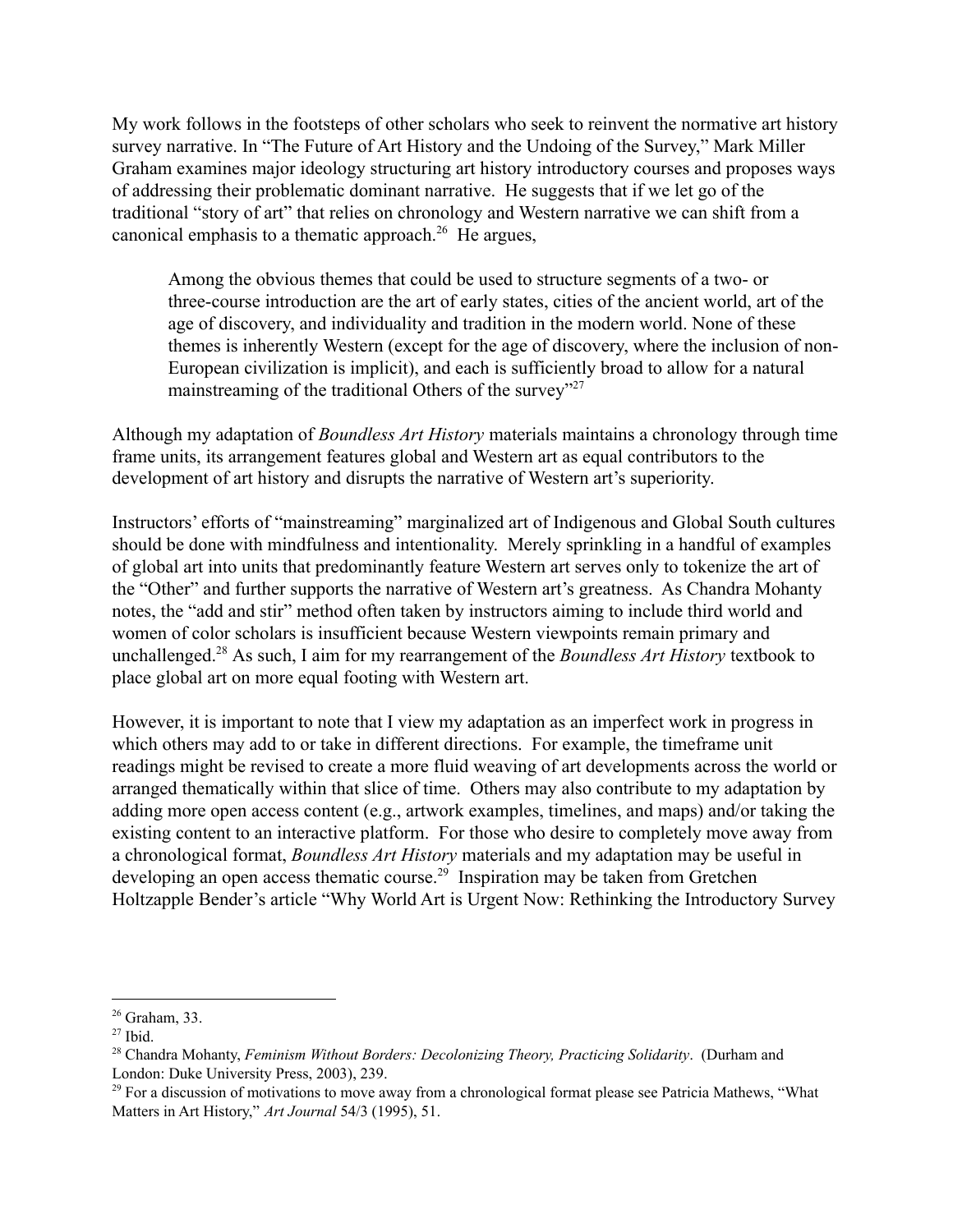in a Seminar Format" in which she discusses her move to a thematic presentation in her introductory world art course that focused on the idea of contact and conflict.<sup>30</sup>

At the forefront of my adaptations and any subsequent modifications is the goal of enacting a social justice-oriented pedagogy in my introductory art history survey courses. Like Griselda Pollock, who draws on the theorizing of Gayatri Spivak, to ask how can art history "begin to think in 'planetary' rather than in global terms: the former being grounded, connective, and differentiating, and the latter being abstracting, homogenizing, and indifferent?" I am to work towards inclusion and diversification in my course content.<sup>31</sup> I see my efforts to revise World Art History I and World Art History II by adapting OERs as part of my academic duty and a means to engage in Open Education that takes on a social justice lens.<sup>32</sup> Sarah Lambert defines Open Education as:

Open Education is the development of free digitally enabled learning materials and experiences primarily by and for the benefit and empowerment of non-privileged learners who may be under-represented in education systems or marginalised in their global context. Success of social justice aligned programs can be measured not by any particular technical feature or format, but instead by the extent to which they enact redistributive justice, recognitive justice and/or representational justice"<sup>33</sup> (Lambert 239)

As Lambert's definition indicates, redistributive justice, recognitive justice, and representational justice operate as three guiding principles.<sup>34</sup> In brief, redistributive justice "involves allocation" of material or human resources towards those who by circumstance have less," recognitive justice calls for "recognition and respect for cultural and gender difference," and representational justice demands "equitable representation and political voice."<sup>35</sup>Applied to my World Art History pedagogical project, I also seek to serve non-privileged learners through the use of free to access materials and aim to address the mis/underrepresentation of marginalized groups through redistributive, recognitive, and representational justice.

# Analysis: Students' Thoughts on OERs

Having adapted the *Boundless Art History* resources for World Art History I and World Art History II, I exclusively used these materials for the classes scheduled for Fall 2020 and Spring 2021 respectively. At the beginning of the semester, I explained to my students what OERs are, how I had adapted the *Boundless Art History* materials, and my motivations for doing so. At the

<sup>&</sup>lt;sup>30</sup> Gretchen Holtzapple Bender, "Why World Art is Urgent Now: Rethinking the Introductory Survey in a Seminar Format," *Art History Pedagogy & Practice* 2/2 (2017), 1-34.

<sup>31</sup> Griselda Pollock, "Whither Art History?," *Art Bulletin* 96/1 (March 2014), 16.

<sup>&</sup>lt;sup>32</sup> While Open Education can refer to accessible education outside of a higher educational framework, my use of the term is within my university instructor context.

<sup>&</sup>lt;sup>33</sup> Lambert, 239.

<sup>35</sup> Ibid, 227. <sup>34</sup> Ibid, 226. Lambert draws on Amanda Keddie, "Schooling and Social Justice Through the Lenses of Nancy Fraser," *Critical Studies in Education*, 53/3 (August 2012), 263–279; Nancy Fraser, "From Redistribution to Recognition? Dilemmas of Justice in a 'Post-Socialist'Age," *New Left Review*, 1/212 (June/July 1995), 68-149; and Iris Marion Young, "Unruly Categories: A Critique of Nancy Fraser's Dual Systems Theory," *New Left Review*, 1/222 (March/April 1997), 147–160 in her definitions of redistributive, recognitive, and representational justices.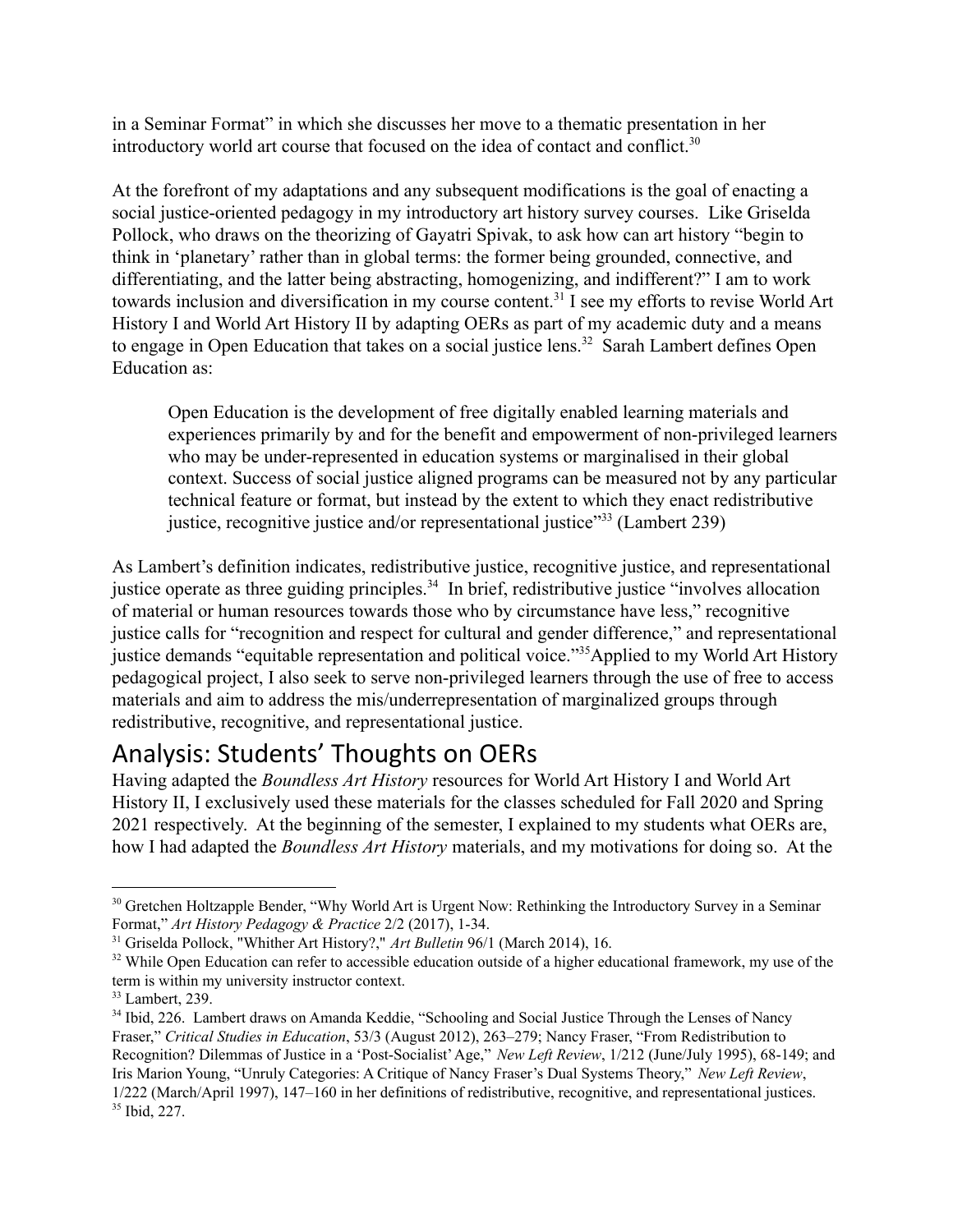end of the semester, I asked students to fill out a brief Google Forms survey, which asked four questions about students' experience with OERs within and outside of our class. Out of 136 students across both classes, 15 students responded.<sup>36</sup> The questions asked: 1) What were your experiences with Open Educational Resources or any other types of free to access course materials before taking ARTS 2423/2433?, 2) Do the Open Educational Resources we used in the course provide something different or more than a textbook might offer?, 3) Do the Open Educational Resources we used in the course lack something that a textbook would provide?, 4) Any additional thoughts on Open Educational Resources?

Using a discourse analysis methodology, I consider below how the students' responses coincide with a social justice-oriented open education and what areas of my OER adaptation can be further developed to better serve student needs. According to Gabriele Griffins, "discourse analysis is concerned with the investigation of language, both written and oral, as it is actually used (as opposed to an abstract system or structure of language)."<sup>37</sup> Discourse analysis "assumes" from the outset that language is invested, meaning that language is not a neutral tool for transmitting a message"<sup>38</sup> instead discourse is "shaped and constrained by social structure"<sup>39</sup> while at the same time "discourse is socially constitutive... Discourse is a practice not just of representing the world, but of signifying the world, constituting and constructing the world in meaning." In adopting a discourse analysis framework, I identify themes within each questions' responses, note the discursive techniques students employ to express their evaluation of OERs, and connect the student's discourse to aspects of redistributive justice, recognitive justice and/or representational justice.

In response to my first question, I found that half of the student respondents did not have prior experience with OERs. Other students had taken courses that assigned no cost materials. For instance, one student reported that "[p]rior to this course, most of my other classes used fee-based education sources such as textbooks or paid videos. However, I have had experience with some websites and short videos in science-based or English courses" and another student commented that "[i]t was mostly just in handouts or reading assignments given in other classes, or sometimes a teacher just telling us to go find/read something online outside of class and happening to find a free version of something." One student did have "some experience with OER in other classes" stating, "I loved OER resources rather than buying a costly textbook. These resources, I feel, are always both helpful and efficient." As the responses indicate, OERs are still relatively new at my university but, based on the language characterization, would be welcome because of their no-cost features. Indeed, other students used appreciative language to express their feelings on no-cost textbooks. One student commented, "I was grateful I didn't need to buy resources for my classes and that they were provided for the class" and a second student said, "I really appreciated them because I did not have to spend hundreds of dollars on

<sup>&</sup>lt;sup>36</sup> While this is a relatively low response rate, the stress of the pandemic and general timing of the survey (end of semester) could have impacted students' time and energy to complete the survey.

<sup>&</sup>lt;sup>37</sup> Gabriele Griffin. "Discourse Analysis." In Research Methods for English Studies  $2<sup>nd</sup>$  edition edited by Gabriele Griffin. (Edinburgh: University Press 2013): 93.

<sup>38</sup> Ibid, 93.

<sup>39</sup> Norman Fairclough. *Discourse and Social Change*. (Cambridge: Polity Press 1992): 64.

 $40$  Ibid, 62.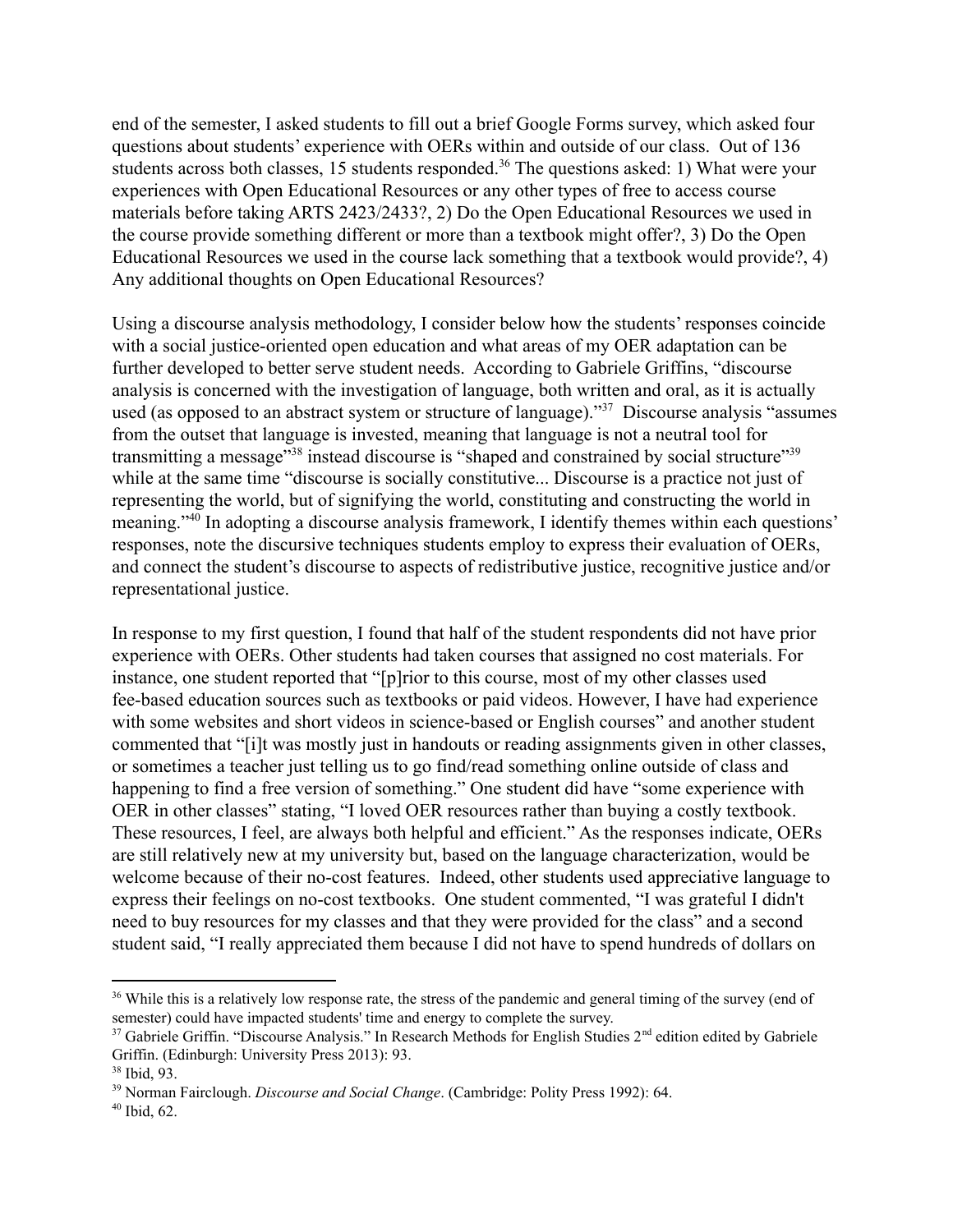them for only to use 4 months." Another student expressed similar sentiments stating, "I think they are very cool and take a chunk of stress off of students by not making them spend extra money on textbooks for classes that they may or may not use ever again in the future." As this student indicates, when required courses are outside of a student's major, it is unlikely they would need or want to keep the course materials. Reducing or eliminating textbook and other course material fees is one way of enacting redistributive justice. Since many students may not have financial access to fee-based course materials, adopting open access resources can better serve economically disadvantaged students. Furthermore, the number of students who face economic struggles has increased due to the pandemic and, thus, universities have a greater need for low or no cost materials.

One possible concern instructors may have in adopting OERs in a course is the risk of losing valuable content that may be offered in commercial textbooks. When asked if they saw a difference between the OER material adapted for the course and traditional textbooks, two students noted no difference between my adapted open access materials and a traditional textbook. However, some students noted perceived differences between the OER material and their past experiences with textbooks. Specific to my editing and adapting, some students found the material to be less detailed than a typical textbook. For example, a student commented that "[a]n OER does provide something different we usually see in another textbook but I don't think it's exactly MORE than a textbook you pay more money on does. The OER shared briefly discusses the countless of [sic] information it has over the topic in a much general way unlike a much larger textbook that would go into depth" and similarly, a peer stated that the OER material lacked "[m]ore in depth information- lack of additional resources and questionnaire [sic] sections." Another student commented that "[i]n my experience some of the information was not as thorough as a textbook. The information was sometimes vague and lacked the detail textbooks usually go into, which made research for this class hard." In considering the students' use of terms such as "broad" and "general" as opposed to the "depth" and "detail" that a handful of students desired, I interpret their discourse as indicating expectations that an introductory art history course goes, at least in part, beyond a traditional survey style to deeply examine certain aspects of art history.

While noting a lack of depth may reflect the survey style of the *Boundless Art History* text, further development of the materials may be useful in providing depth students seek. For example, the *OER Commons<sup>41</sup>* website lists several art history resources such as *Art and Life in Africa Project*,<sup>42</sup> *Islamic Art and Culture: A Resource for Teachers*,<sup>43</sup> and *Edo: Art in Japan, 1615–1868* that can enrich content on specific cultures and geographic regions. In addition, *Art <sup>44</sup> History Teaching Resources* (AHTR) website page on OERs contains several lesson plans with

<sup>41</sup> *OER Commons* <https://www.oercommons.org/>. Accessed June 2, 2021.

<sup>42</sup> University of Iowa Stanley Museum of Art, *Art and Life in Africa Project,*

[https://www.oercommons.org/courses/art-and-life-in-africa-project/view.](https://www.oercommons.org/courses/art-and-life-in-africa-project/view) Accessed June 2, 2021.

<sup>43</sup> National Gallery of Art, *Islamic Art and Culture: A Resource for Teachers*,

<sup>44</sup> National Gallery of Art, *Edo: Art in Japan, 1615–1868*, [https://www.oercommons.org/courses/islamic-art-and-culture-a-resource-for-teachers/view.](https://www.oercommons.org/courses/islamic-art-and-culture-a-resource-for-teachers/view) Accessed June 2, 2021.

[https://www.oercommons.org/courses/edo-art-in-japan-1615%C4%911868/view.](https://www.oercommons.org/courses/edo-art-in-japan-1615%C4%911868/view) Accessed June 2, 2021.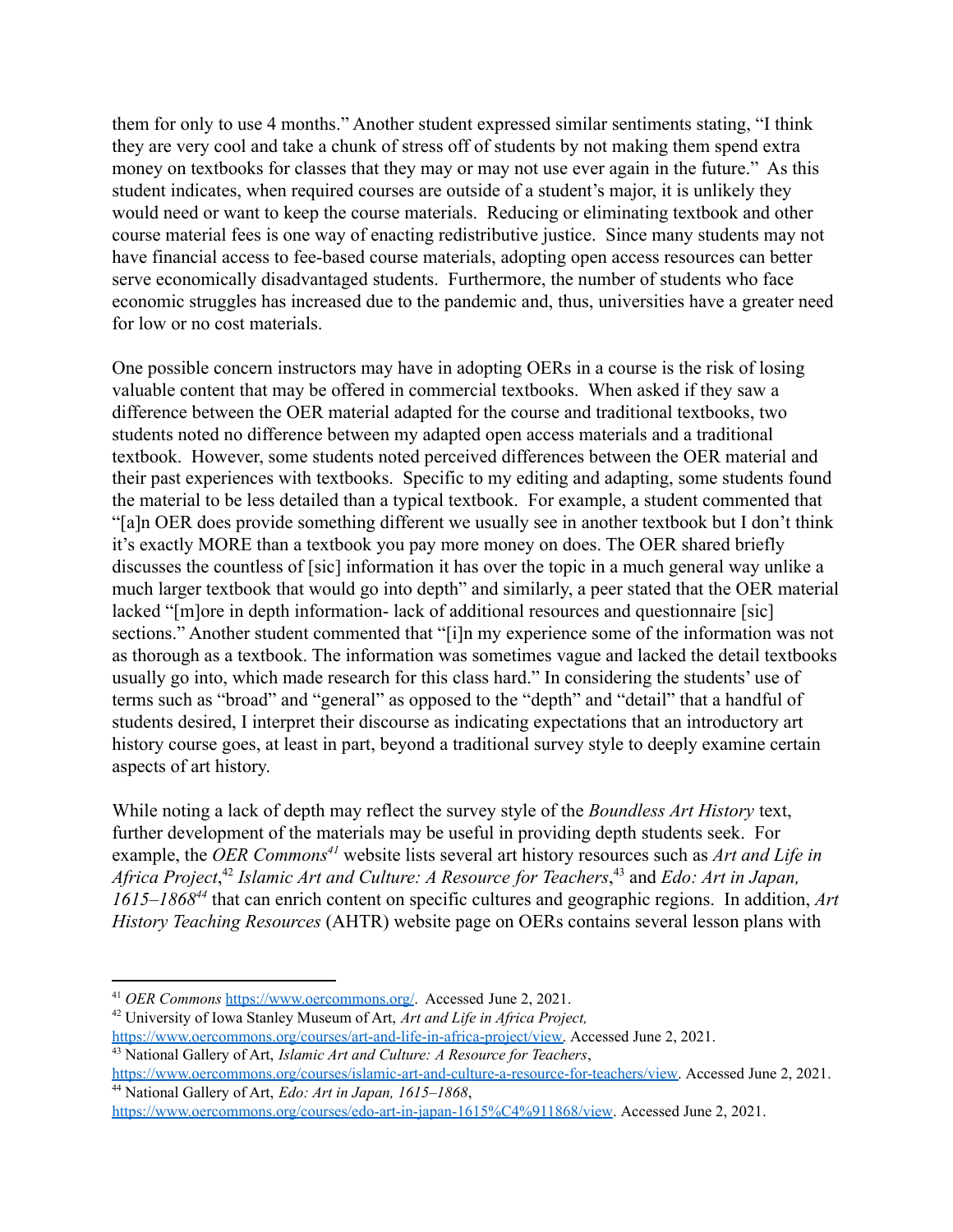links to readings and image content that could further develop instructional units.<sup>45</sup> While I have aimed to enact recognitive and representational justice by placing global art on more equal footing with Western art through the increased inclusion of global art, further enriching sections on global art can further my efforts.

Similar to optional student evaluations that often represent two ends of the spectrum, my survey responses indicated similar conflicting responses. While some students felt the materials were too broad, other students felt the opposite. One student reported that "the information was very detailed, but not too long and the readings were able to keep my attention." Another student said that "[t]extbooks can be rather bland with their information. These resources felt more informative and refreshing with viewpoints other than just facts," and their peer expressed similar sentiments stating, "I felt like because we were working with smaller more specific documents that the OERs worked better than trying to find the same information a big textbook." Likewise, another student commented that "I found that the OERs provided information in a more understandable and comprehensible way than a textbook. The OERs also allowed me to quickly and easily search for terms and images" and another stated, "I honestly think that there was just as much information from the resources as I would get from a textbook." The range in opinions demonstrate that students hold different expectations for the course material. Given this information, in future courses I may offer more optional supplementary readings for students who wish to explore topics further.

Indeed, with the range of art history OERs available and the freedom to remix materials, instructors can tailor readings to better suit student's needs. For example, instructors can just as easily trim down readings as they can add to them. For some units, shortening lessons may be useful for students. When asked whether open educational resources used in the course provided something different or more, one student commented that "[y]es, less reading and more time to understand the lecture." Similarly, another student said that "[i]t seems that it offers the same amount of important information as a textbook would. I liked the OER's for this class because they included pictures and they wer [sic] not as text heavy as a textbook can get." By cutting back on reading, instructors may open more space for other forms of instruction, such as activities, group discussion, and/or videos (as was suggested by one student's survey feedback).

As one might expect, some students discussed the tangible versus digital aspects of using OERs. On one hand, as one student pointed out "[t]he only thing that the OERs "lacked", in my opinion, was having something tangible in my hands. This is not really an issue though, unless I was unable to have service of wifi." On the other hand, some students desire digital copies of the reading materials. One student expressed that

I'm not sure if it's a learning difference or something like that like how some people are visual Learners and some people are textile [sic] learners but I learned better when I'm reading from a computer or PowerPoint then I do when I'm reading from a book I just can't absorb a textbook for some reason and the readings that were compiled for us, while

<sup>45</sup> "OERs (Open Educational Resources)," *Art History Teaching Resources* (AHTR), [http://arthistoryteachingresources.org/oers-open-educational-resources/.](http://arthistoryteachingresources.org/oers-open-educational-resources/) Accessed June 2, 2021.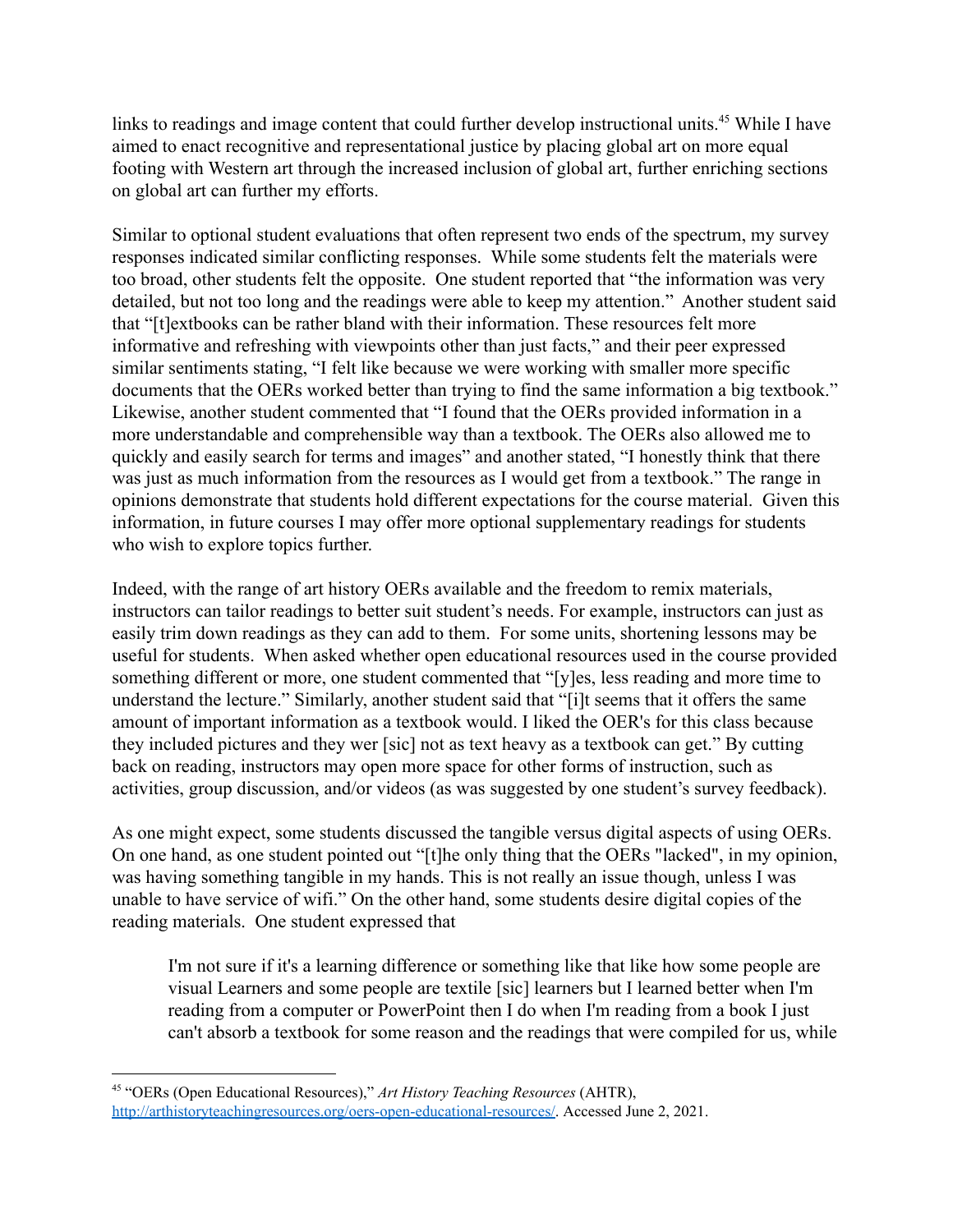they were basically textbook material were so much easier to understand. It also made it easier to use those readings and photos in projects and the reading reactions.<sup>46</sup>

Moving beyond the surface level of the student's discourse we can note "the less obvious, nuanced and implicit meanings for the subtle and complex renderings of ideological assumptions and power relations in contemporary societies."<sup>47</sup> Indeed, it is important to consider students' internet access, which can impact their ability to access course readings and materials if they are only available online. Instructors can consider printing and placing copies of the readings on reserve at their university's library if free on campus printing is not available to students. Equally as valuable to note is students' learning styles that may make them prefer one type of reading format over another. One student also commented that "I love the open educational resources. I think textbooks are a waste of paper far too expensive, and useless in a society where we can store terabytes of information on a computer that will fit in my pocket. It would be interesting to see if there was a way we could add the OERs to students' Kindles or something along those lines." Part of enacting redistributive justice is ensuring students of all abilities have access to materials. This can take the form of making sure one's adaptations to OERs are available to students in multiple formats, compatible with text-to-speech applications, and easily enlarged.

## Closing Thoughts

In considering my initial work with OERs and my students' feedback, I conclude with a few thoughts on how I can further expand my engagement with OERs. As mentioned earlier, my use of *Boundless Art History* materials creates a beginning foundation for an introductory art history survey course. However, more material is required to provide the depth and breadth of resources that students desire. Folding in open access or free to view materials from additional OERs such as *Art History Teaching Resources* (AHTR),<sup>48</sup> unrestricted museum digital images,<sup>49</sup> *Smarthistory*,<sup>50</sup> and open access course materials<sup>51</sup> either within the readings or as supplementary

<sup>46</sup> Reading reactions are discussion posts that asked students to answer a set of questions on the week's reading that focused on establishing connections between different cultures' art.

<sup>47</sup> Michelle M. Lazar. *Feminist Critical Discourse Analysis: Gender, Power and Ideology in Discourse*. (Basingstoke, Hampshire; New York: Palgrave Macmillan, 2005): 13.

<sup>48</sup> ArtHistoryTeachingResources.org is licensed under a Creative Commons Attribution-NonCommercial 4.0 International License.

<sup>&</sup>lt;sup>49</sup> The Los Angeles County Museum of Art (LACMA), The Met Museum, and The National Gallery of Art all have searchable images on their website that are under the public domain or licensed under the Creative Commons Zero (CC0).

<sup>&</sup>lt;sup>50</sup> *Smarthistory* offers videos, essays, and images and is licensed under a Creative Commons Attribution-NonCommercial-ShareAlike 4.0 International License. <https://smarthistory.org/> Accessed September 15, 2021.

<sup>51</sup> For example, the course *Introduction to the History of Modern Art* is part of the Open-Educational Resources initiative developed by Lehman College, City University of New York, and maintained by Associate Professor Sharon Jordan on the CUNY Academic Commons. <https://arh141.commons.gc.cuny.edu/> Accessed September 15, 2021.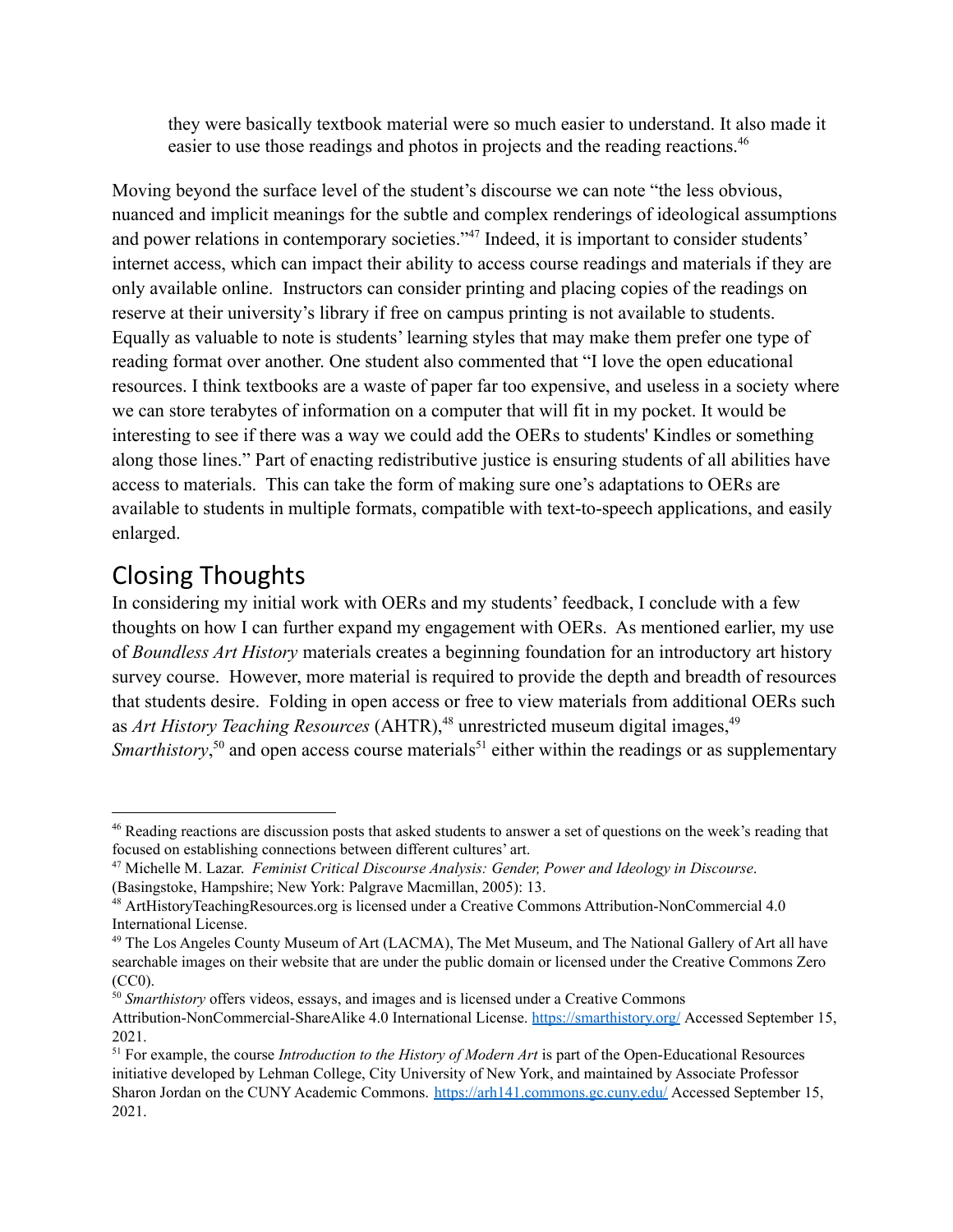material can help diversity the art, cultures, and topics explored as well as open possibilities for alternative modes of content delivery.

As part of developing OER content to better serve student needs, the students themselves can become a part of the authoring process. As Robin DeRosa and Scott Robison assert "An open pedagogy perspective invites *students* to be content creators". *A Guide to Making Open* <sup>52</sup> *Textbooks with Students* edited by Elizabeth Mays makes a similar argument and offers suggestions on how to consider ethical questions such as the instructor's responsibility to students' rights, privacy, and safety as well as items to consider when adding to an existing textbook or creating a new textbook.<sup>53</sup> If instructors only consider the cost aspect of OERs

we largely miss out on the opportunity to *empower* our students, to help them see content as something they can curate and create, and to help them see themselves as contributing members to the public marketplace of ideas. Essentially, this is a move from thinking about OER as open textbooks and thinking about them as opening textbooks...and all sorts of other educational materials and processes.<sup>54</sup>

Applied to an introductory art history course, students could help locate additional open access images, videos, and/or writings that further develop their areas of interest in the course. Fused with a social justice-oriented pedagogy, I plan to devise assignments that guide students in future iterations of these courses to locate gaps within the course material, especially areas pertaining to their identity, interest, and/or major. Once identified, students can assist in designing assignments that help develop the overlooked areas in the course.

In closing, I want to reflect on one student's comment in response to the question that asked for additional thoughts on open educational resources, who stated: "I love the way this course was set up because of the oers and I wish more classes would use this format. Restricting knowledge is elitist and I hate it but making knowledge easily accessed like this and taking the excess burden off of students is an amazing approach to education." As my student indicates, open access education can help break down barriers between the haves and have nots. By adopting OERs art history courses instructors can make knowledge more accessible and facilitate alternative forms of presenting art in relation to time and space that disrupt status quo narratives. It is my hope that my adaptation to *Boundless Art History* is useful to other instructors similarly engaged in social justice-oriented pedagogy and that the materials continue to be enriched by both instructors and students to develop to better serve student needs.

<sup>52</sup> Robin DeRosa and Scott Robison 2017. From OER to Open Pedagogy: Harnessing the Power of Open." In: Jhangiani R. & Biswas-Diener R (eds.), *Open: The Philosophy and Practices that are Revolutionizing Education and Science*. London: Ubiquity Press. (2017): 119. Original italics.

<sup>53</sup> Elizabeth Mays, editor. *A Guide to Making Open Textbooks with Students.* The Rebus Community for Open Textbook Creation. 2017 [https://press.rebus.community/makingopentextbookswithstudents/.](https://press.rebus.community/makingopentextbookswithstudents/) Accessed September 21, 2021.

<sup>54</sup> DeRosa and Robinson, 122. Original italics.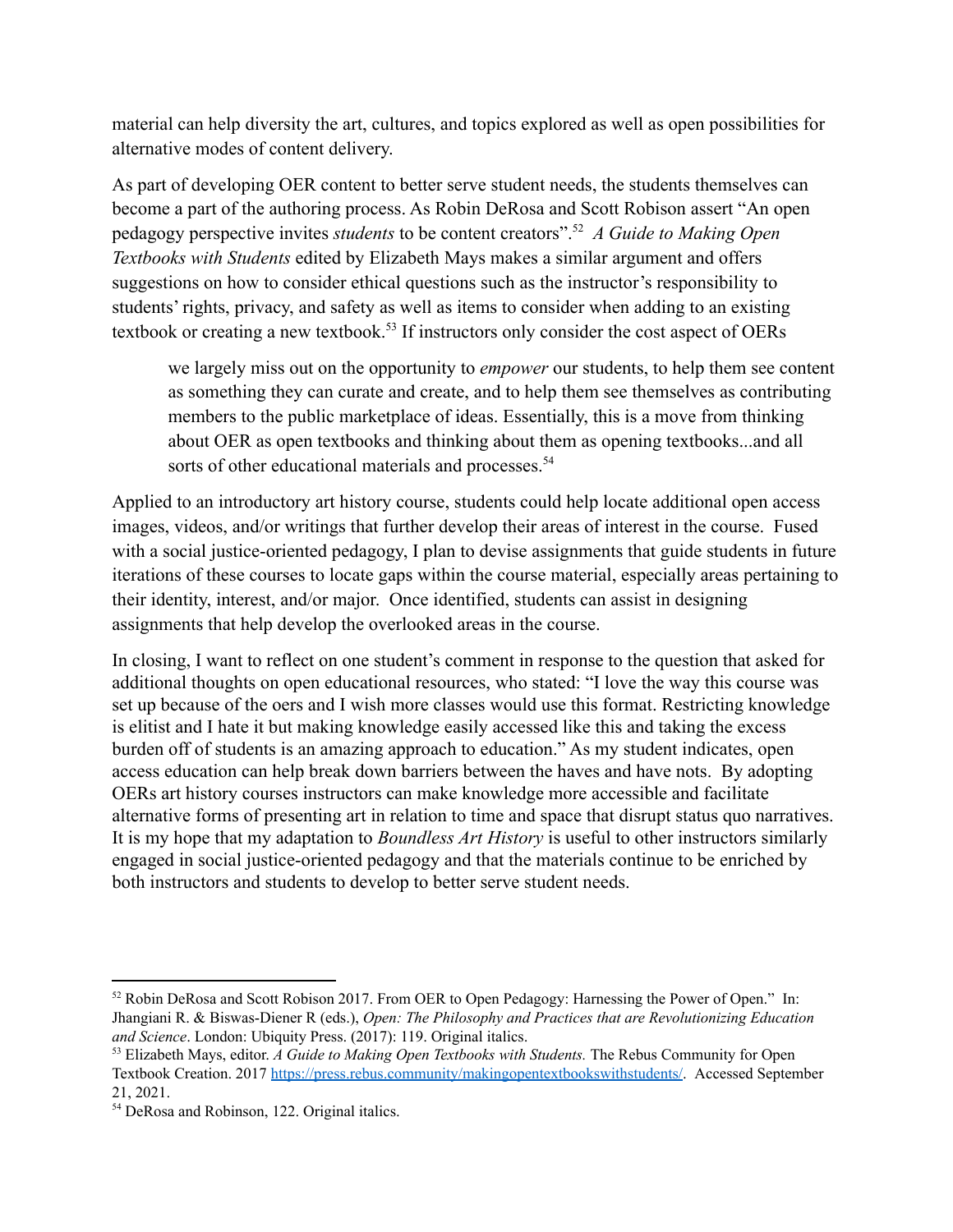### Bibliography

- *Art History Teaching Resources (AHTR)*. [https://ArtHistoryTeachingResources.org.](https://arthistoryteachingresources.org) Accessed September 17, 2021.
- Bender, Gretchen Holtzapple. "Why World Art is Urgent Now: Rethinking the Introductory Survey in a Seminar Format*," Art History Pedagogy & Practice* 2/2 (2017), 1-34.
- Collins, Bradford R. "Rethinking the Introductory Art History Survey." *Art Journal* 54/3 (Autumn 1995), 23.
- DeRosa, Robin and Scott Robison. "From OER to Open Pedagogy: Harnessing the Power of Open." In: Jhangiani R. & Biswas-Diener R (eds.), *Open: The Philosophy and Practices that are Revolutionizing Education and Science*. London: Ubiquity Press. (2017): 115-124.
- Dietrich, Linnea, and Diane Smith-Hurd. 1995. "Feminist Approaches to the Survey." *Art Journal* 54/3 (Autumn 1995), 44-47.
- Norman Fairclough. *Discourse and Social Change*. Cambridge: Polity Press, 1992.
- Freire, Paulo. *Pedagogy of the Oppressed.* New York and London: Bloomsbury Academic, 2012.
- Fraser, Nancy. "From Redistribution to Recognition? Dilemmas of Justice in a 'Post-Socialist' Age," *New Left Review*, 1/212 (June/July 1995), 68-149.
- Graham, Mark Miller "The Future of Art History and the Undoing of the Survey," *Art Journal* 54/3 (Autumn, 1995), 30-33.
- Griffin, Gabriele. "Discourse Analysis." In Research Methods for English Studies 2<sup>nd</sup> edition edited by Gabriele Griffin. (Edinburgh: University Press 2013):93-112.
- Hao, Richie Neil. "Critical Compassionate Pedagogy and the Teacher's Role in First-generation Student Success," *New Directions for Teaching and Learning* 2011/127 (September 2011), 91-98.
- hooks, bell. *Teaching to Transgress: Education as the Practice of Freedom.* New York: Routledge, 1994.
- Keddie, Amanda. "Schooling and Social Justice Through the Lenses of Nancy Fraser," *Critical Studies in Education*, 53/3 (August 2012), 263–279.
- Kim, Youngna. "WHITHER ART HISTORY? Korea's Search for a Place in Global Art History." The Art Bulletin 98/1 (March 2016): 7-13.
- Lambert, Sarah. "Changing our (Dis)Course: A Distinctive Social Justice Aligned Definition of Open Education," Journal of Learning for Development 5/3 (November 2018): 225-244.
- Lazar, Michelle M.. *Feminist Critical Discourse Analysis: Gender, Power and Ideology in Discourse*. Basingstoke, Hampshire; New York: Palgrave Macmillan, 2005.
- Lehman College, City University of New York. *Introduction to the History of Modern Art.* Maintained by Sharon Jordan. <https://arh141.commons.gc.cuny.edu/> Accessed September 15, 2021.
- Lumen Learning. *Boundless Art History*.
- https://courses.lumenlearning.com/boundless-arthistory/. Accessed May 25, 2021. Mathews, Patricia. "What Matters in Art History," *Art Journal* 54/3 (1995), 51-54.
- Mattos, Claudia. "Geography, Art Theory, and New Perspectives for an Inclusive Art History." *Art Bulletin* 96/3 (October 2014), 259-64.